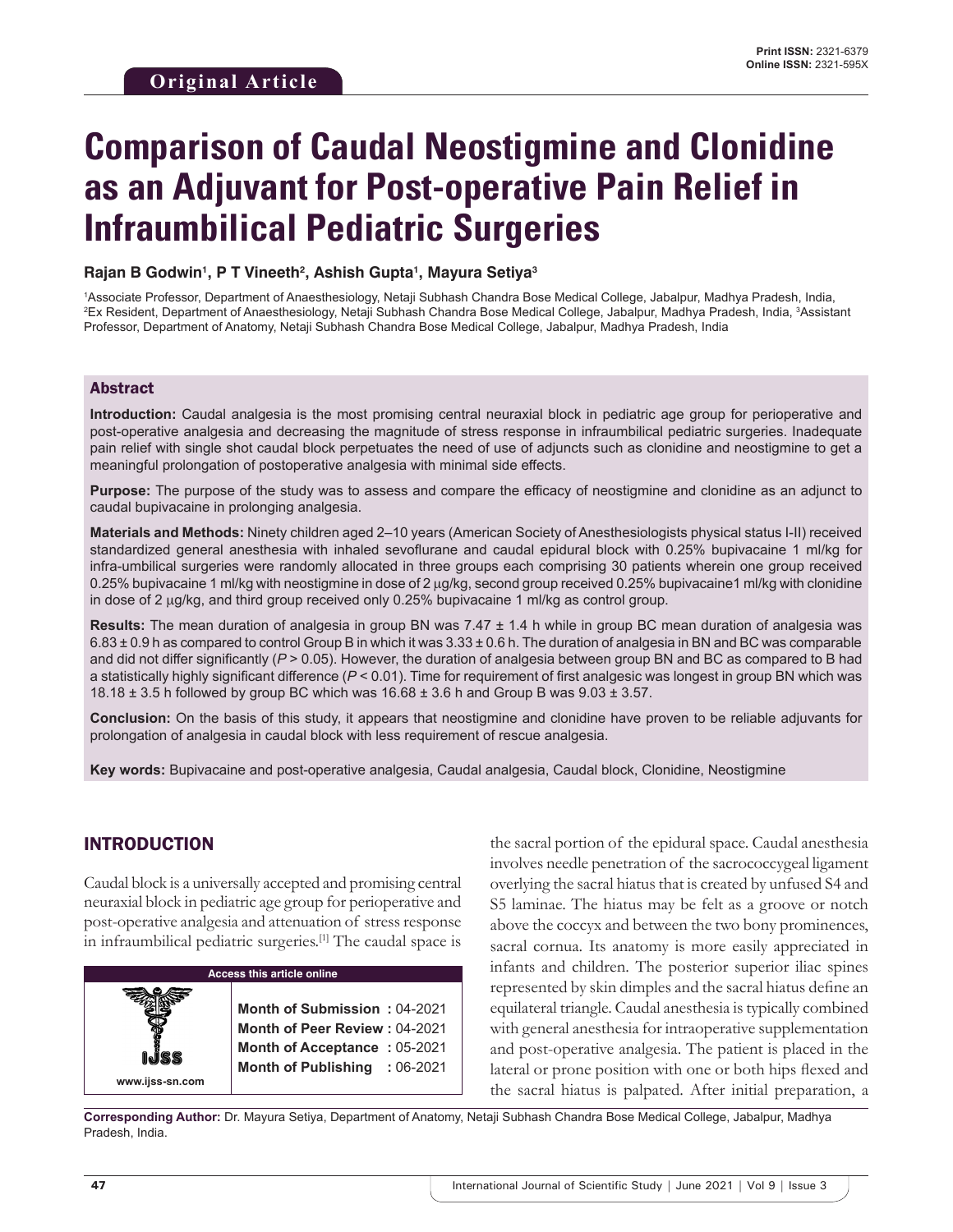needle is advanced at a 45° angle cephalad until a pop is felt as the needle pierces the sacrococcygeal ligament. The angle of the needle is flattened and advanced. Aspiration for blood and cerebrospinal fluid (CSF) is performed, and if negative, injection of local anesthetic proceeds.<sup>[2]</sup> Most common drugs used in caudal block include local anesthetics and opioids. Caudal epidural block being most commonly employed regional anesthetic technique and is generally contemplated as a simple and safe procedure, but its main pitfall is its relatively short duration of action, even with the use of long acting local anesthetic agent such as bupivacaine.[3,4] It is a well-known fact that pain is highly unpleasant and the most distressful consequence of any surgery.<sup>[5,6]</sup> In children, utterance of pain and method of pain evaluation is more complex which makes them more vulnerable to post-operative pain.<sup>[7]</sup> Thus, to compensate this inadequate pain relief with single shot caudal block of local anesthetic, circumstances have compelled to use different adjuvant to local anesthetic drugs to get a meaningful prolongation of post-operative analgesia with minimal side effects and it has become the need of hour. So far, different additives such as opioids, ketamine, and dexmedetomidine have been used to enhance postoperative pain relief but are associated with their limitations and unpleasant side effects. Reports also suggest the use of neostigmine as an adjuvant to local anesthetic agent in caudal block thereby prolonging the duration of analgesia but its use has been limited by unacceptably high incidence of nausea and vomiting.[8-10] Thinking of the reason for the high incidence of nausea and vomiting could be the higher dose; we used the optimal dose of  $2 \mu g/kg$  of caudal neostigmine in our institution. Neostigmine, like all cholinesterase inhibitors, causes analgesia by preventing the breakdown of acetylcholine in the spinal cord. With the discovery of epidural clonidine, an alpha 2 receptor agonist, producing analgesic effect has made a place and is been increasingly used in anesthetic practice.<sup>[11,12]</sup> Clonidine has been shown to produce analgesia without causing significant respiratory depression after systemic, epidural, or spinal administration. Although epidural clonidine may cause hypotension, bradycardia, and sedation in higher doses, so to overcome these serious side effects, we have used it in an optimal dose of 2  $\mu$ g/kg.<sup>[13]</sup> The present study was carried out to evaluate the analgesic efficacy of clonidine and neostigmine as adjuncts to caudal bupivacaine for post-operative pain relief in children.

### MATERIALS AND METHODS

It is a prospective randomized double blinded controls study which after the approval from the Institutional Ethics Committee of N.S.C.B Medical College, Hospital Jabalpur M.P. was conducted in the department of anesthesiology. Written informed parental consent was obtained for each child undergoing infraumbilical surgeries. Ninety children aged 2–10 years (American Society of Anesthesiologists [ASA] physical status I‑II) received standardized general anesthesia with inhaled sevoflurane and caudal epidural block with 0.25% bupivacaine 1 ml/kg for infra-umbilical surgeries was randomly allocated in three groups each comprising of 30 patients wherein one group received 0.25% bupivacaine 1 ml/kg with neostigmine in dose of 2 µg/kg, (Group BN) second group received 0.25% bupivacaine1 ml/kg with clonidine in dose of  $2 \mu g/kg$  (Group BC), and third group received only 0.25% bupivacaine 1 ml/kg as control group (Group B). Exclusion criteria were any contraindication to a caudal block or any sensitivity to the study drug. The random allocation of children into one of the three study groups was done using a random number table. An anaesthesiologist not involved in the patient care prepared the drug solutions by following the standard written instructions. The association of saline was not necessary as the methodology was based on a final caudal volume as it should be similar in all groups. No premedication was prescribed to any child and all procedures were performed under general anesthesia. Induction was done by 8% sevoflurane with 100% oxygen through a face mask. After securing IV access, the child was turned to left lateral decubitus and caudal block was performed. Under all aseptic precaution, caudal block was performed using 22/24G needle. The needle was inserted at a 60° angle and advanced until a "pop" was felt. The needle was then lowered to 20° angle and further advanced 2–3 mm to make sure the bevel was in the caudal epidural space. Gentle test aspiration was done and if no blood or CSF was aspirated then the appropriate amount of study drug was injected. Tracheal intubation was performed after administration of atracurium 0.5 mg/kg. Anesthesia was maintained with O2 40% in nitrous oxide, halothane 0.5–1% with intermittent positive pressure ventilation. No Intraoperative opioids or sedatives were administered. Surgical intervention was started 10–15 min after the injection. The intraoperative monitoring and post-operative observations were done by the anaesthesiologist who has performed the procedure and administered the drugs, but were unaware of the contents. The duration of absolute analgesia was defined as the time from caudal injection until pain score was 2. The rescue analgesic time was the time from caudal injection till the pain score was >4. Oral paracetamol 20 mg/kg was given as rescue analgesia. In the intraoperative period, the degree of analgesia was analyzed by objective assessment of vitals such as heart rate and blood pressure. The parameters were recorded at the baseline and every 5 min after placement of caudal anesthesia. Fluid therapy was standardized during and after surgery: During surgery children received ringer lactate at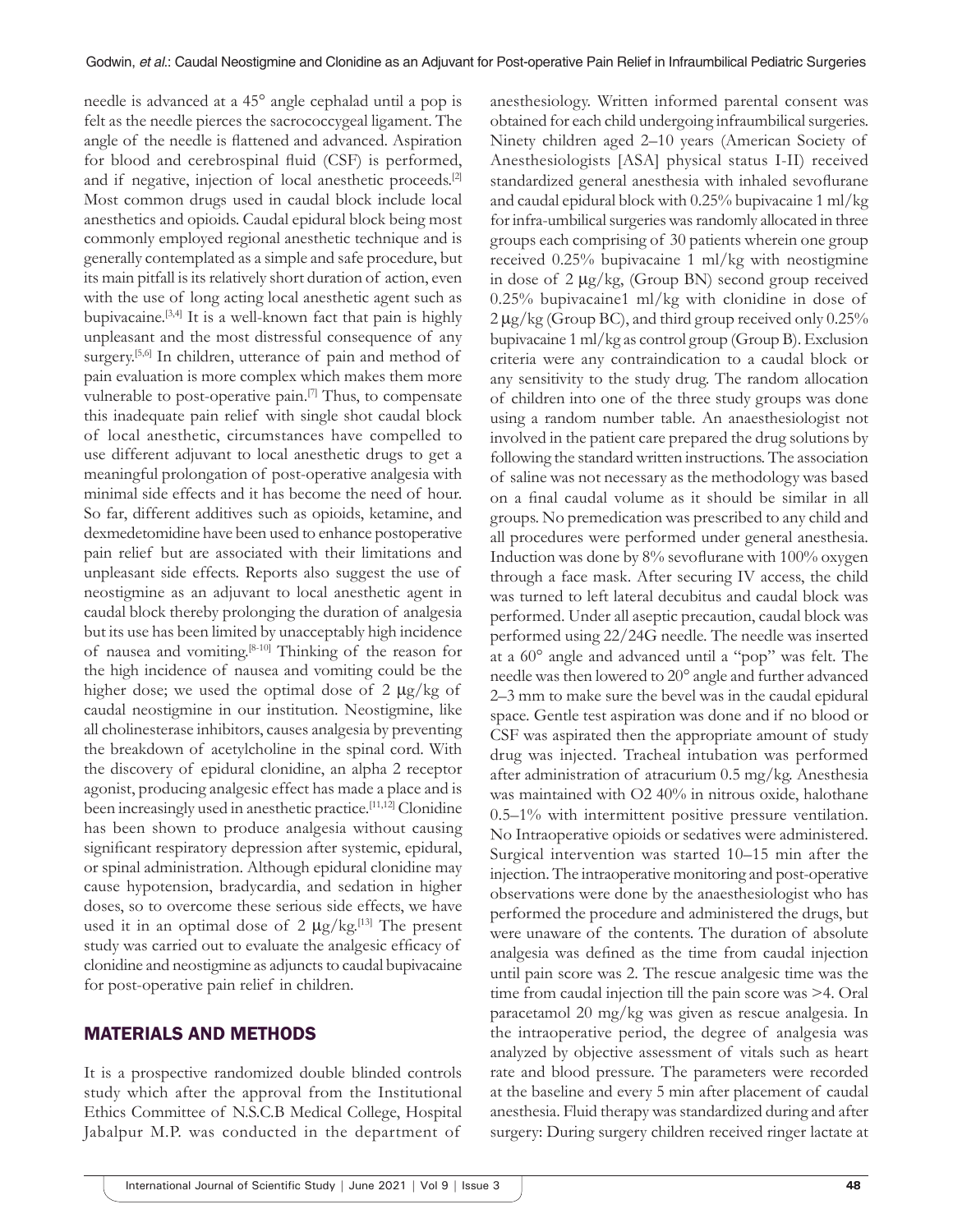6 ml/kg/h whereas 5% dextrose in 0.45% NS was infused at 4 ml/kg/h in the post-operative period. Each patient was observed for 2 h in the recovery room before being shifted to the ward. Heart rate, mean arterial pressure, SpO2, and RR were monitored every 10 min. When the child was awake, pain and sedation scores were assessed every hour for 10 h and then every 4 h for next 24 h.

#### **Post-operative Pain was assessed by a Five Point Verbal Pain Score**

- 1. Asleep
- 2. Awake but no pain
- 3. Mild pain
- 4. Moderate pain
- 5. Severe pain.

#### **Sedation Score**

- 1. Eyes open spontaneously
- 2. Eyes open to verbal command
- 3. Eyes open to physical stimulation
- 4. Unarousable.

#### **Motor Block was assessed by Using a Modified Bromage Scale**

- 1. Full motor strength (Flexion of knees and feet)
- 2. Flexion of knees only (inability to lift an outstretched leg)
- 3. Little movement of feet only (inability to flex knees)
- 4. No movement of knees and feet (total paralysis of lower limbs).

The incidence of other adverse effects such as nausea, vomiting, hypotension, and bradycardia was also recorded.

# RESULTS

The data obtained were analyzed statistically using Student's *t*-test. *P* < 0.05 was considered statistically significant. Data are given as mean ± SD. Test done: Independent sample *t*-test. All the three groups were demographically identical and comparable with respect to age, weight, duration of surgery, heart rate, mean arterial pressure, and SpO2 levels  $(P > 0.05)$  [Table 1]. The mean duration of analgesia in group BN was  $7.47 \pm 1.4$  h while in group BC mean duration of analgesia was  $6.83 \pm 0.9$  h as compared to control group in which it was  $3.33 \pm 0.6$  h [Figure 1]. The duration of analgesia in BN and BC was comparable and did not differ significantly  $(P > 0.05)$ . However, the duration of analgesia between group BN and BC as compared to B had a statistically highly significant difference (*P* < 0.01). Time for requirement of first analgesic was longest in group BN which was  $18.18 \pm 3.5$  h, followed by group BC which was 16.68  $\pm$  3.6 h and Group B was  $9.03 \pm 3.57$  h [Figure 2]. The incidence of nausea and vomiting was maximum in the BN group as compared to BC and bupivacaine group, but was not statistically significant  $(P > 0.05)$ . In our study, the maximum sedation was found in the BN group which was  $5.6 \pm 1.25$  h closely, followed by BC group which was 5.23 ± 1.26 h and with least sedation in Group B which was 3 h [Figure 3]. Difference was significant among BN and B, and among BC and B ( $P < 0.05$ ) but not between BN and BC ( $P > 0.05$ ). Group BN had 13.3% incidence

| Table 1: Demographic and clinical data |                 |                  |                 |
|----------------------------------------|-----------------|------------------|-----------------|
| <b>Parameters</b>                      | <b>Group BN</b> | <b>Group BC</b>  | <b>Group B</b>  |
| Age (years)                            | $5.78 + 2.51$   | $5.80 \pm 2.55$  | $5.54 \pm 2.85$ |
| Weight (kg)                            | 13.65±4.32      | 13.50±4.38       | $12.3 + 4.68$   |
| Respiratory rate/min                   | $22.90\pm 6.63$ | 23.07±3.92       | 22.10±5.51      |
| Mean Heart rate/min                    | 110±16.38       | $112+14.18$      | $114 \pm 12.2$  |
| MAP (mmHg)                             | 84.67±6.83      | 83.83±12.8       | 81.43±11.07     |
| O2 Saturation (%)                      | 97.87±1.19      | $98.07 \pm 1.38$ | 98.07±1.28      |
| Duration of surgery (min)              | 44.37±7.21      | 46.33±11.27      | 45.27±4.87      |

MAP: Mean arterial pressure







**Figure 2: Time of first analgesia**



**Figure 3: Mean duration of sedation**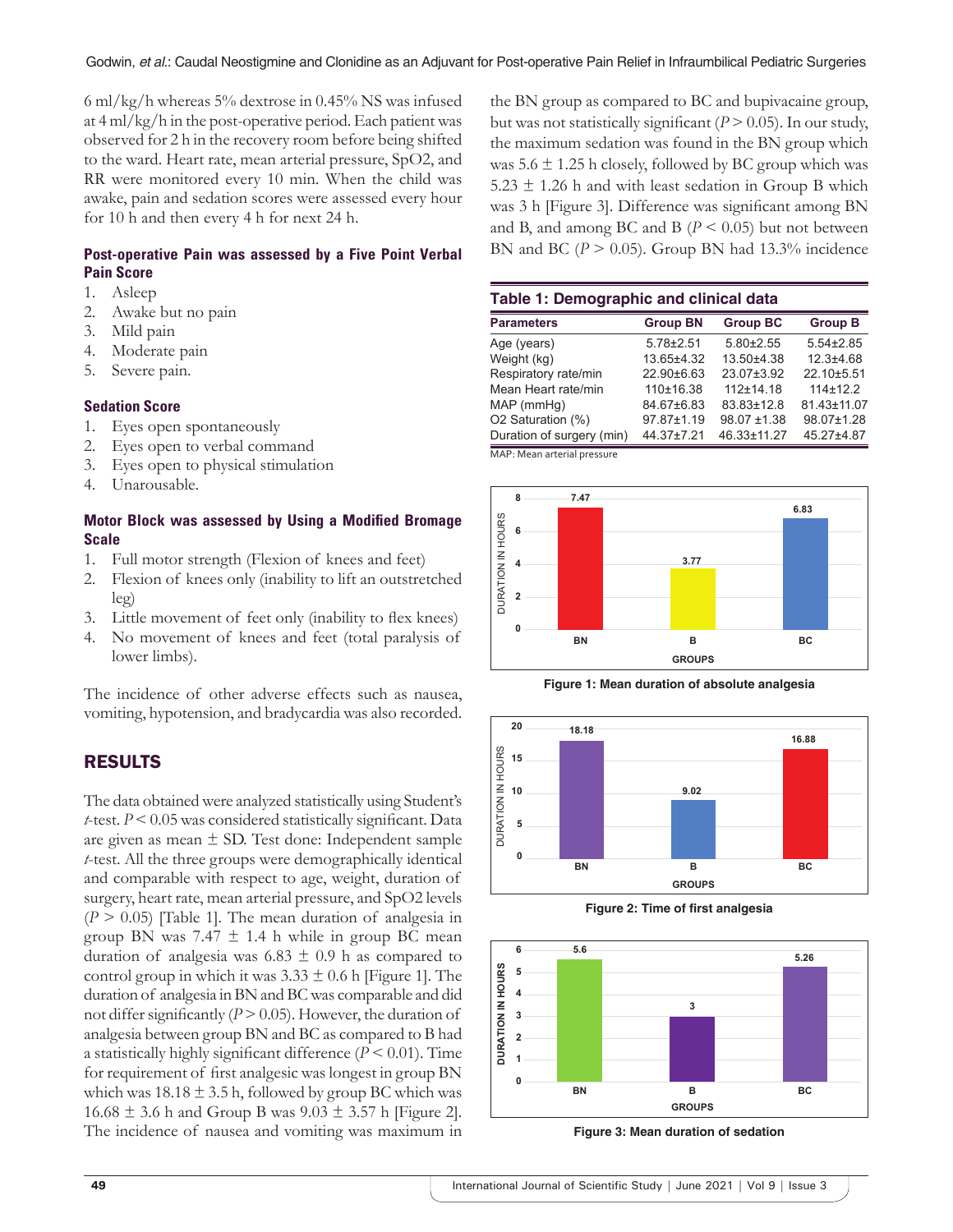of Grade 1 motor block which was highest among the three groups and 3.3% incidence of Grade 2 motor block. Group BC had 10% incidence of Grade 1 motor block and 6.7% incidence of Grade 2 motor block. Group BC had the more severe degree of motor block. Group B had 6.7% incidence of Grade 1 motor block and 0% incidence of Grade 2 motor block and had an incidence of least motor block [Figure 4].

#### **DISCUSSION**

Caudal analgesia is the most promising central neuraxial block in pediatric age group for perioperative and postoperative analgesia and decreasing the magnitude of stress response in infraumbilical pediatric surgeries. Inadequate pain relief with single shot caudal block perpetuates the need of use of adjuncts such as clonidine and neostigmine to reduce the overall emergence agitation and to get a meaningful prolongation of post-operative analgesia with minimal side effects. This study was carried out to compare the quality and duration of analgesia of caudal bupivacaine with adjuncts neostigmine and clonidine. This was a prospective, double-blind randomized clinical study in which 90 children aged 2–10 years (ASA physical status I‑II) received standardized general anesthesia with inhaled sevoflurane and caudal epidural block with 0.25% bupivacaine 1 ml/kg for infra-umbilical surgeries were randomly allocated in three groups each comprising 30 patients wherein one group received 0.25% bupivacaine 1 ml/kg with neostigmine in dose of 2 µg/kg (BN), second group received 0.25% bupivacaine 1 ml/kg with clonidine in dose of  $2 \mu g/kg$  (BC), and third group received only 0.25% bupivacaine 1 ml/kg (B) as control group. In our study, the addition of neostigmine 2 mcg/kg as adjuvant to 0.25% bupivacaine 1 mL/kg resulted in significant prolongation of analgesia with reduced requirements in post-operative analgesia. Analgesic effect may be explained by transdural diffusion of neostigmine into CSF. Neostigmine, an anticholinesterase drug, inhibits breakdown of acetylcholine, and increases acetylcholine levels at the dorsal horn of spinal cord. Spinal muscarinic



**Figure 4: Incidence and duration of motor block**

epidural neostigmine.[14] Clonidine, an alpha 2 agonist has extensively been used in neuraxial blocks and peripheral nerve blocks to prolong the action of bupivacaine.<sup>[13,15-17]</sup> It is one of the most commonly used additives with bupivacaine for caudal analgesia in children.<sup>[18]</sup> Several mechanisms have been suggested for the clonidine-induced prolongation of caudal analgesia with bupivacaine. The anti-nociceptive action is due to the direct suppression of the spinal cord nociceptive neurons by epidural clonidine. Another mechanism is that clonidine crosses the blood brain barrier and interacts with alpha 2 adrenoceptors at spinal and supraspinal sites to produce analgesia. Clonidine also suppresses neurotransmission in peripheral sensory A δ and C nerve fibers. The final mechanism suggested is pharmacokinetically mediated: Clonidine induces vasoconstriction through α-2b adrenoceptors located at the peripheral vascular smooth muscles.<sup>[19]</sup> The data were collected and analyzed statistically with reference to age, body weight, hemodynamic parameters (Heart rate and Mean arterial pressure) and SpO2 by pulse oximeter, quality of analgesia using five points verbal pain score, rescue analgesia, time of first rescue analgesia, and post-operative complication. All the three groups were homogeneous with reference to age, sex, weight, and both duration of anesthesia and surgery. No significant difference was observed with respect to mean heart rate and mean arterial pressure and oxygen saturation during perioperative period between all three study groups. The mean duration of analgesia in group BN was  $7.47 \pm 1.4$  h while in group BC mean duration of analgesia was  $6.83 \pm$ 0.9 h as compared to control group in which it was 3.33 ± 0.6 h. The duration of analgesia in BN and BC was comparable and did not differ significantly  $(P > 0.05)$ . However, the duration of analgesia between group BN and BC as compared to B had a statistically highly significant difference ( $P \le 0.01$ ). The duration of absolute analgesia found in our study in group BN was  $7.47 \pm 1.4$  h and was much less as compared to Rajesh *et al*. [7] which was 16.6 h and the duration of absolute analgesia in group BC in our study was  $6.83 \pm 0.9$  h which was less than that reported by Yildiz et al. which was 10 h 50 min.<sup>[17]</sup> These differences could be attributed to the fact that pain scales used were different. The values of absolute analgesia in group BC were  $6.83 \pm 0.9$  h which was comparable to that recorded by Klimscha *et al.* was 6 h,<sup>[20]</sup> by Cook *et al.*<sup>[21]</sup> was 5.8 h, and by Tripi and Palmer was 8 h.<sup>[16]</sup> Time for requirement of first analgesic was longest in group BN which was 18.18  $\pm$  3.5 h, followed by group BC which was 16.68  $\pm$ 3.6 h and Group B was  $9.03 \pm 3.57$  h. The time required for first analgesic in group BN was  $18.18 \pm 3.5$  h in our study was comparable to that observed by Abdulatif and El-Sanabary which were  $22.8 \pm 2.9$  h.<sup>[8]</sup> The time required for first analgesic in group BC in our study was  $16.68 \pm$ 

receptors play the important role in analgesia of spinal or